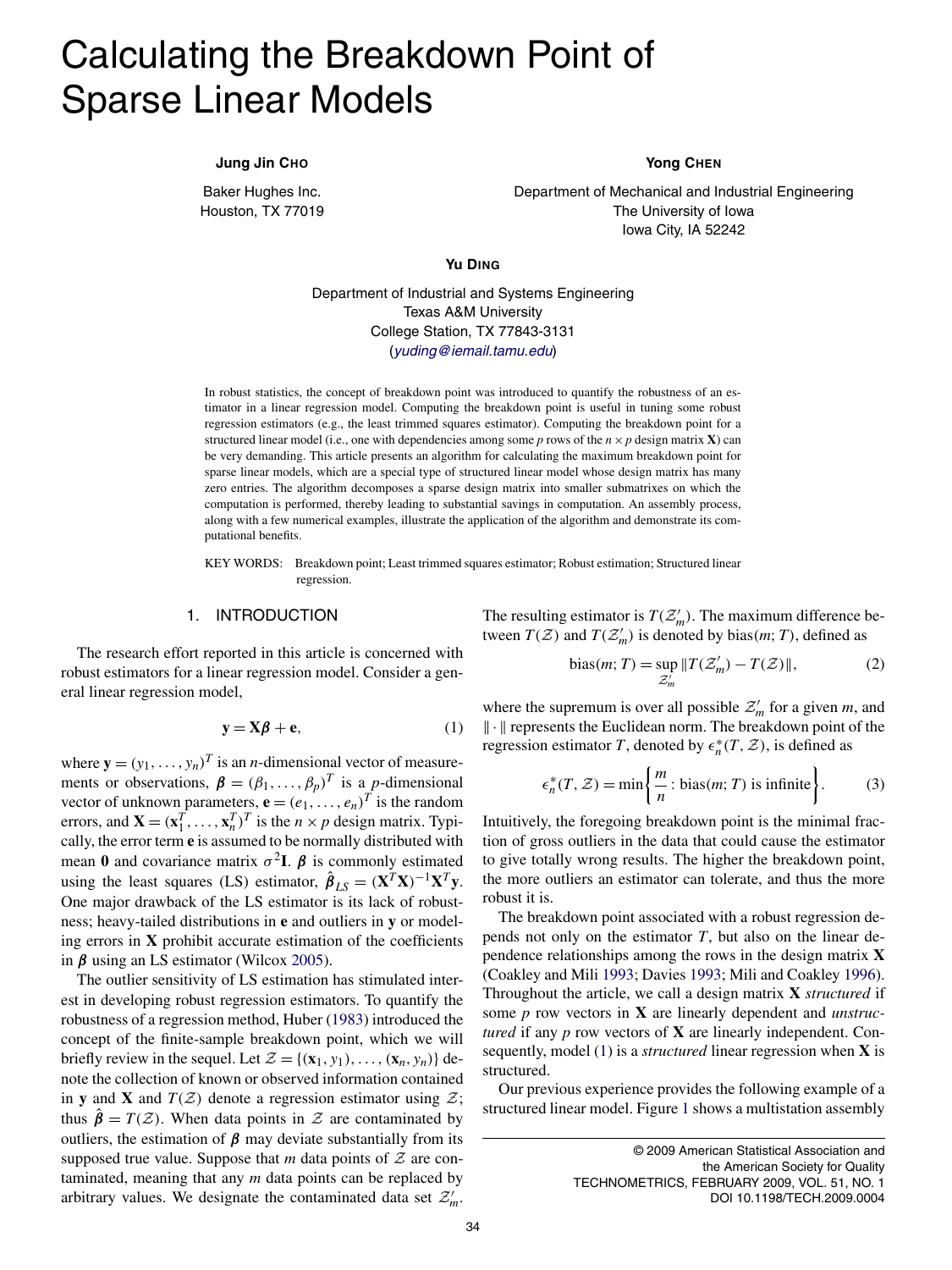<span id="page-1-0"></span>

Figure 1. A three station assembly process.

process, equipped with a distributed, redundant sensor system. This assembly process consists of three stations. At Station 1, two parts are assembled, and the resulting subassembly is transferred to Station 2. At Station 2, the subassembly is assembled with two more parts. At Station 3, the final assembly is positioned for quality inspection. Coordinate sensors are placed not only at Station 3, but also at Stations 1 and 2.

A coordinate sensor measures a dimensional deviation of the part in either the *x*-direction or the *z*-direction. The response **y** includes the measurements obtained by the  $n = 26$  sensors. The positions and measurement directions of the sensors are indicated by arrows in Figure 1. The unknown parameter *β* denotes the deviations associated with the fixture locators that hold the parts during the assembly operation. Each part or each finished subassembly is positioned by a pair of locators, consisting of a four-way locator that controls the part motions in both *x*- and *z*-directions and a two-way locator that controls the part motion in only the *z*-direction. The potential locator deviations to be estimated are represented by a double-arrowed bar on a circle or on a slot that indicates the location of a fixture locator. There are a total of  $p = 12$  potential deviations at the three stations to be estimated, and the dimensions of  $\beta$  are  $12 \times 1$ .

In the engineering literature (e.g., Jin and Shi [1999\)](#page-12-0) a linear model, in the same form as Equation [\(1\)](#page-0-0), is commonly used to establish a connection between the sensor output **y** and the locator deviation *β* for such an assembly process. The design matrix **X** of this system is structured, because many sets of *p* rows in **X** are linearly dependent. (We show this **X** in Section [4](#page-8-0) when we revisit this example.) The design matrix is not only structured, but also *sparse*, meaning that it has many zero entries; in fact, about 75% of the entries are 0. When a robust estimator is used in such an application, how the linear dependencies among the rows in the design matrix will affect the breakdown point and the choice of parameters in a robust regression procedure need to be considered.

Mili and Coakley [\(1996\)](#page-12-0) provided a rather comprehensive account of robust estimation for a structured linear regression. They stated that for a structured linear model, the upper bound for breakdown point, or the maximum breakdown point, is  $\epsilon_{\max,n}^*$  such that

$$
\epsilon_{\max,n}^{*} = \frac{\lfloor (n - M + 1)/2 \rfloor}{n},
$$
\n(4)

where  $[a]$  denotes the largest integer  $\leq a$ , and *M* can be considered equal to  $n - d^*$ , where  $d^*$  is the minimum number of rows of **X** that, if deleted, makes **X** singular. Here  $d^*$  can be interpreted as the *redundancy degree of measurements*, a concept that has been used in engineering applications (Stanley and Mah [1981;](#page-12-0) Luong et al. [1994;](#page-12-0) Staroswiecki, Hoblos, and Aïtouche [2004\)](#page-12-0). As such, the quantity *M* complements the redundancy in a design matrix.

The Least Trimmed Squares (LTS) estimator, developed by Rousseeuw [\(1984\)](#page-12-0), is in the class of high breakdown point estimators, capable of attaining the maximum breakdown point ∗ max*,n*. An LTS estimator is determined through

$$
\min \sum_{i=1}^{h} w_{(i)}^2, \tag{5}
$$

where *h* is called a trimming parameter and  $w_{(1)}^2 \leq w_{(2)}^2 \leq$  $\cdots \leq w_{(n)}^2$  are the squared residuals  $(y_i - \mathbf{x}_i \hat{\boldsymbol{\beta}})^2$  for  $i = 1, \ldots, n$ , arranged in ascending order. To guarantee that an LTS estimator achieves the maximum breakdown point  $\epsilon_{\max,n}^*$ , Mili and Coakley [\(1996\)](#page-12-0) proved that *h* must be chosen such that

$$
h_L \le h \le h_U,\tag{6}
$$

where  $h_L = \lfloor (n + M + 1)/2 \rfloor$  and  $h_U = \lfloor (n + M + 2)/2 \rfloor$ . The foregoing condition implies that in general, making *h* smaller may improve robustness by dropping outliers from the fit, but making *h* too small can in fact decrease the breakdown point. Thus the benefit of knowing *M* is in determining the proper choice of *h*.

For an unstructured design matrix,  $d^* = n - p + 1$ , so that  $M = p - 1$ , meaning that *M* can be determined based solely on the dimensions of a design matrix. Considering the foregoing assembly example, suppose that the design matrix is unstructured. Then its degree of redundancy is  $d^* = 15$ , and  $M = 11$ , so that the maximum breakdown point,  $\epsilon_{\max,n}^* = \frac{8}{26}$ , is achieved if an LTS estimator is used with  $h = 19$ .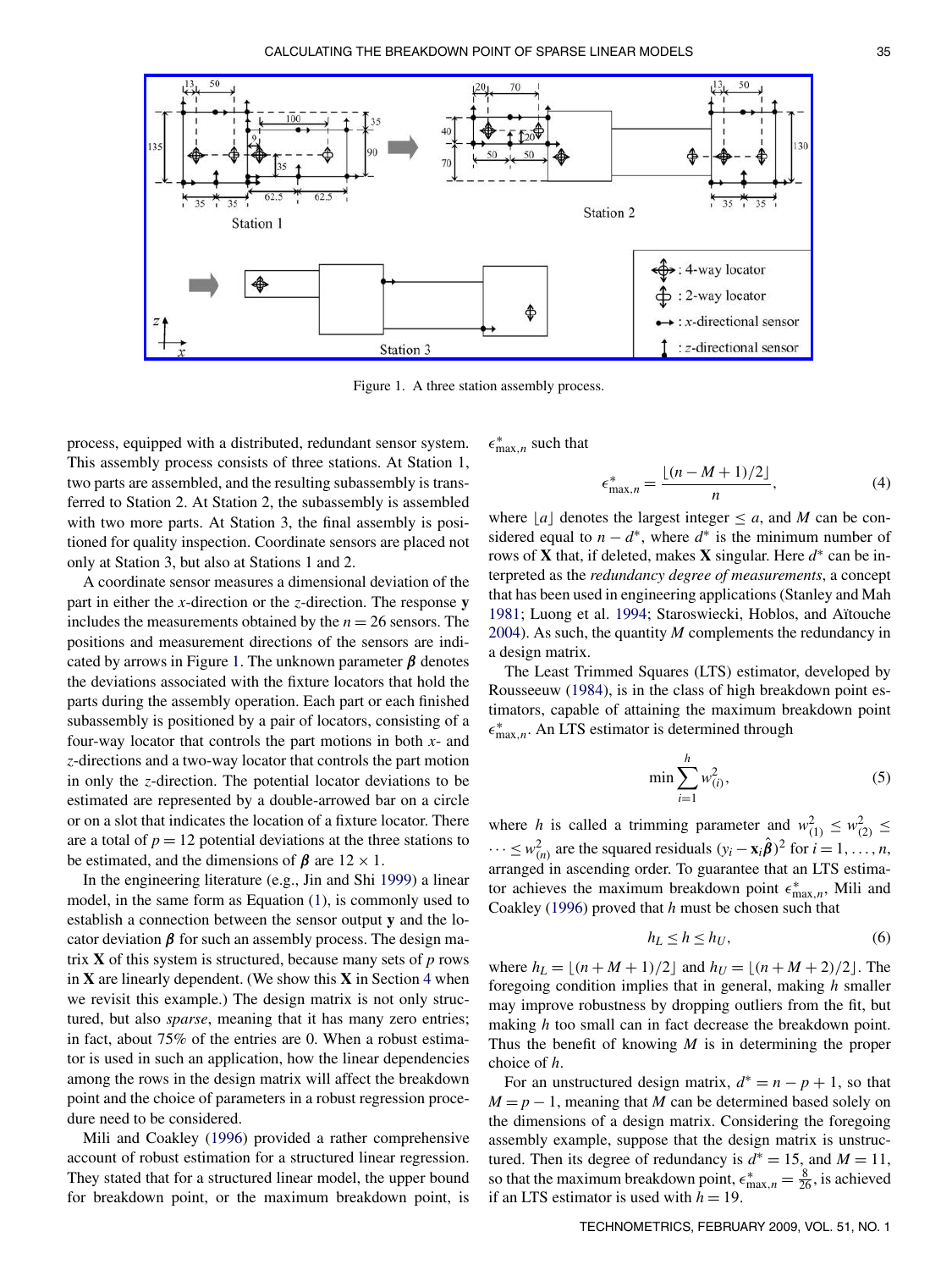<span id="page-2-0"></span>In fact, the design matrix of the assembly example is structured so that its degree of redundancy, *d*∗, is much smaller than 15 because of cancellations resulting from between-row linear dependencies. (Our later analysis shows that *d*<sup>∗</sup> = 5 for the foregoing example.) In turn, a smaller *d*<sup>∗</sup> makes *M* larger and the maximum breakdown point smaller. To choose a proper *h* and assess the maximum breakdown point, computing *M* (or, equivalently,  $d^*$ ) for a structured linear regression is critical.

The foregoing line of argument regarding the choice of *h* is made in an attempt to attain the maximum breakdown point, an important robustness consideration. Keep in mind that other robustness considerations also need to be taken into account when choosing *h*, the discussion of which is deferred to Section [3.](#page-7-0)

Calculating *M* for a structured linear model can be computationally expensive, however. Improving the computational efficiency does not appear to be straightforward. The algorithm for finding *M* was not given explicitly by Mili and Coakley [\(1996\)](#page-12-0). Previous authors have found that computing *M* for a structured linear model is in fact an nondeterministic polynomial-time hard problem (Vardy [1997;](#page-12-0) Cho, Chen, and Ding [2007b\)](#page-12-0).

In this work we study a special case of structured linear models, those that are (or can be converted into) sparse linear models. Sparse linear models are encountered in many applications in the engineering field and physical sciences. The foregoing example is one such application; we discuss others in Section [2.3.](#page-6-0)

For a sparse linear model, we can devise a decomposition algorithm for calculating *M* efficiently. This algorithm uses the linear dependencies among the rows in a sparse **X** and decomposes the original design matrix into smaller submatrixes. Performing the computation on the submatrixes should provide substantial computational savings compared with alternatives that deal with the original matrix. This algorithm is based on a decomposition property established for a connected matroid by Cho, Chen, and Ding [\(2007b\)](#page-12-0), but we attempt to present our algorithm without involving the concepts from matroid theory. For a certain class of nonsparse structured design matrixes, we provide a transformation procedure that will convert these into sparse matrixes, allowing the use of the proposed decomposition algorithm. Of course, our method has its own limitations; some conditions on the sparsity of the design matrixes are needed to provide the promised computational savings. We discuss the conditions and their implications after presenting our method.

The rest of the article is organized as follows. Section 2 presents the decomposition algorithm for computing *M* and discusses its applicability conditions. Section [3](#page-7-0) explores how to set the trimming parameter for an LTS estimator. Section [4](#page-8-0) revisits the multistation assembly process and illustrates the application of the algorithm in finding the maximum breakdown point. Section [5](#page-11-0) concludes the article.

## 2. CALCULATING M

Given the relationship between *d*<sup>∗</sup> and *M*, a rudimentary exhaustive procedure that can calculate *M* of a design matrix **X** is to test the rank of **X** after removing a certain number of rows. In fact, this is the procedure used in engineering applications to compute the degree of redundancy *d*<sup>∗</sup> (Stanley and Mah [1981;](#page-12-0) Luong et al. [1994;](#page-12-0) Staroswiecki, Hoblos, and Aïtouche [2004\)](#page-12-0). The specific procedure is as follows, where  $\mathbf{X}_{(-d)}$  is the reduced design matrix after *d* rows are removed:

- 1. Set  $d = 1$ .
- 2. If there exists  $\mathbf{X}_{(-d)}$  such that rank $(\mathbf{X}_{(-d)})$  < rank $(\mathbf{X})$ , stop. The corresponding *d* is  $d^*$ . Then  $M = n - d^*$ .
- 3.  $d = d + 1$ , and return to step 2.

Using this *exhaustive rank testing* procedure can be computationally expensive when **X** is large and *M* is small, however.

The basic idea of our decomposition algorithm is as follows. If a sparse **X** matrix can be decomposed into smaller submatrixes, then rank testing of the submatrixes can be done much faster than testing on the original matrix. To an extreme, if **X** comprises a set of  $r > 1$  disjoint submatrixes,  $\mathbf{B}_1, \ldots, \mathbf{B}_r$ , as illustrated in Figure 2(a), then *d*<sup>∗</sup> is simply the smallest value of the  $d^*$ 's associated with  $\mathbf{B}_i$  for  $i = 1, \ldots, r$ , and then *M* can be computed accordingly. This matrix format is called a *block diagonal form*. In terms of regression, when a design matrix is in a block diagonal form, *r* linear regression problems can simply be solved separately.

Of course, a design matrix in a sparse linear regression may not take a block diagonal form. A more common manifestation of a structured design matrix is a *bordered block diagonal form* (BBDF), as shown in Figure 2(b), where nonzero submatrixes, **B**<sub>*i*</sub> for  $i = 1, ..., r$ , are called blocks and  $\mathbf{S} = (\mathbf{S}_1 \cdots \mathbf{S}_r)$  is the



Figure 2. The design matrix structures. [In (c), "\*" denote nonzero elements in the matrix. Elsewhere, the elements are 0s.] (a) Block diagonal structure; (b) bordered block diagonal structure; (c) hidden block diagonal structure.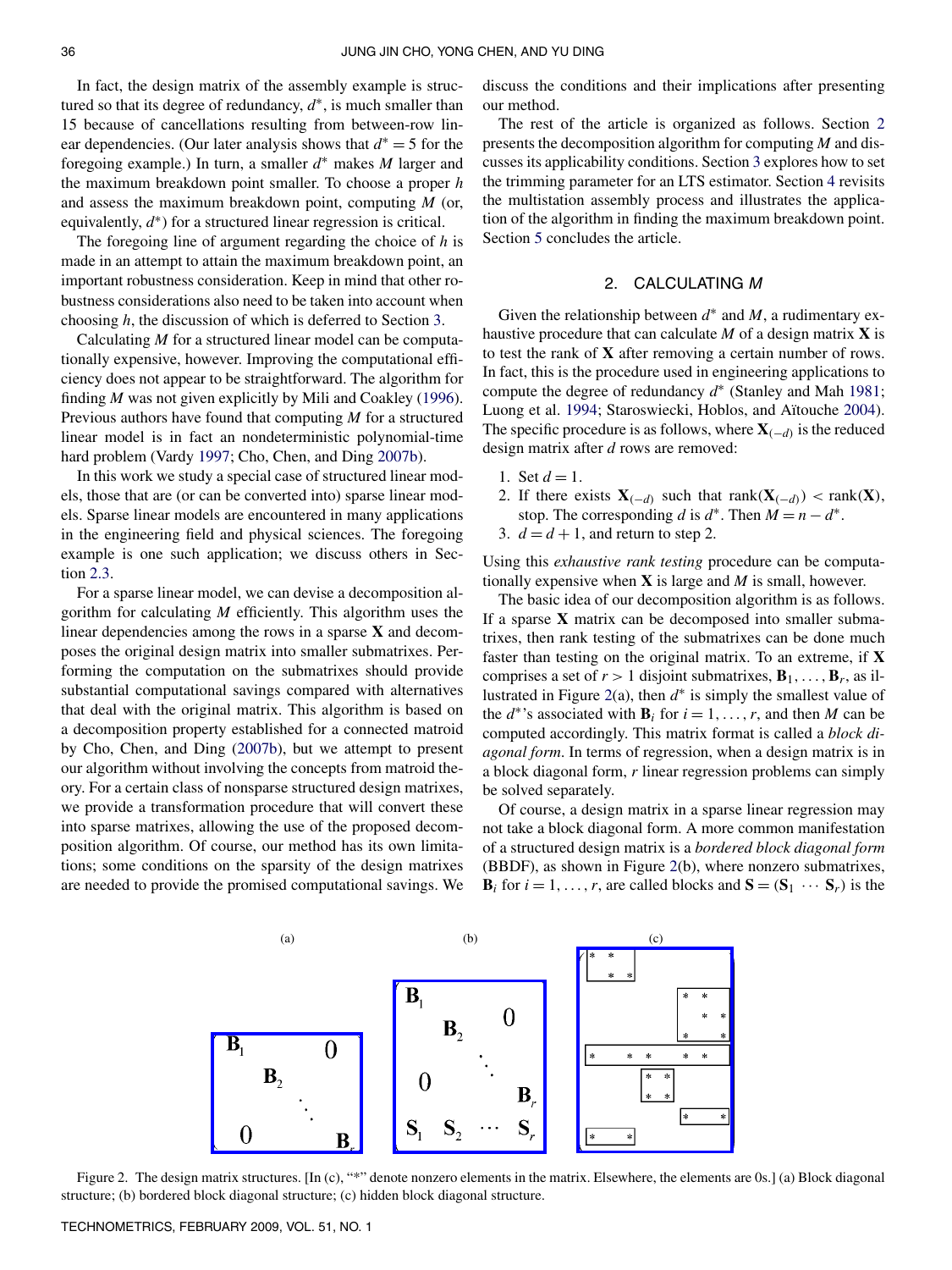<span id="page-3-0"></span>border submatrix. The rows of **S** have nonzero elements in the columns of at least two diagonal blocks. (See Aykanat, Pinar, and Çatalyürek [2004](#page-12-0) for more discussion on the BBDF.) In the sequel, we refer to the rows in the border submatrix as simply *border rows*. The common feature of BBDF matrixes is that once the border rows are identified and removed, the rest of the matrix can be decomposed into smaller disjoint submatrixes, on which rank testing can be performed and computational effort can be reduced.

A sparse design matrix established solely from specific applications may present a complicated appearance, such as that shown in Figure [2\(](#page-2-0)c), which looks different than a BBDF. A sparse matrix **X** can be transformed into a BBDF (Aykanat, Pinar, and Çatalyürek [2004\)](#page-12-0); however, such a transformation is not straightforward. In Section 2.1 we present a sophisticated procedure based on graph theory devised to fulfill this transformation. A nonsparse matrix also may be transformed into a BBDF; we defer the discussion of this to Section [2.3.](#page-6-0)

As we discuss later, *M* cannot always be determined by simply using the smaller submatrixes after decomposition. We demonstrate that this can be done only when *M* is smaller than a bound or, equivalently, when *d*<sup>∗</sup> is known to be greater than a bound. We show that the bound is determined by the number of border rows and the number of blocks of **X**.

In light of the foregoing, we present a *bound-and-decompose* algorithm. This bound-and-decompose algorithm applies the exhaustive search algorithm until *d* reaches a bound. Then, it decomposes the original matrix and also intelligently decides which combination of the resulting submatrixes should be tested to gain the greatest saving in computation. We give the details of this bound-and-decompose algorithm in Section [2.2.](#page-5-0)

In Section [2.3](#page-6-0) we present a transformation for possibly converting a nonsparse structured matrix into a sparse one without affecting its *M* value. This transformation is based on the *reduced row echelon form* (Lay [1997\)](#page-12-0) of a matrix. We also discuss the conditions under which the proposed decomposition method can provide the promised computational savings and explore their practical implications.

Figure 3 summarizes the aforementioned procedure for finding *M*. Note that the steps shown in the Figure 3 are associated with the subsections in Section [2.](#page-2-0)

## 2.1 Graph-Based Decomposition of **X** Matrix

Here we present a procedure that decomposes a sparse design matrix into blocks and border rows. In graph theory, a matrix is typically represented by a *bipartite graph*. Existing methods in graph theory, such as the algorithm of Even [\(1979\)](#page-12-0), can help fulfill the foregoing decomposition objective. Consequently, we start by introducing a bipartite graph representation of the matrix and the relevant graph-related concepts and methods. Decomposition based on a bipartite graph does not guarantee the production of border rows, however; it could produce border columns, which are not useful in the current context. For this reason, we introduce a second graph, a *row-only graph* on top of the bipartite graph, to handle this technical detail.

A *bipartite graph*, also called a *bigraph*, is a graph whose vertexes can be partitioned into two disjoint sets, represented



Figure 3. Overview of the steps involved in calculating *M*.

by *V*<sup>+</sup> and *V*−, such that no arc exists between any two vertexes within the same set. Given **X**, let Row*(***X***)* and Col*(***X***)* denote its row set and column set, that is,  $\mathbf{X} = (x_{ii} | i \in Row(\mathbf{X}), j \in$ Col(**X**), where  $x_{ii}$  is the  $(i, j)$  entry. A bipartite graph on **X** is a graph  $G(V^+, V^-, A)$  with a vertex set  $V^+ = Row(X)$  and *V*<sup>−</sup> = Col(**X**) and an arc set *A* = {*(i, j*)| $x_{ij}$  ≠ 0}. By definition, each arc has the initial vertex in Row(**X***)* and the terminal vertex in Col(**X**). Figure [4\(](#page-4-0)b) shows the bipartite graph representation of the design matrix given in Figure [4\(](#page-4-0)a).

The decomposition procedure must first identify a *separating set* of the bigraph. A separating set, *S*, is defined as the set of vertexes if there exist two vertexes,  $a, b \notin S$ , such that all paths between *a* and *b* pass through at least one vertex of *S* (Even [1979,](#page-12-0) p. 121). Even [\(1979,](#page-12-0) pp. 121–129) provided a detailed algorithm for obtaining the smallest separating set. To find border rows (not border columns), we need to restrict the final separating *S* to be a subset of Row*(***X***)*, but directly applying the algorithm of Even [\(1979\)](#page-12-0) does not guarantee this.

To handle this problem, we introduce a second graph, a rowonly graph, which can be derived from the bigraph as follows: Add a new arc between any two vertexes in Row*(***X***)* that are connected through a vertex in Col*(***X***)*, and then delete the vertexes in  $Col(X)$  and their associated arcs. Figure  $4(c)$  $4(c)$  shows the row-only graph created from the bigraph in Figure [4\(](#page-4-0)b). Then the algorithm of Even [\(1979\)](#page-12-0) can be applied to the row-only graph to identify an *S* that is a subset of Row*(***X***)*.

Once a separating set *S* that corresponds to the border rows is identified, the next step is to partition the rest of the matrix into disjoint submatrixes. Let **X**[*I, J*] denote the submatrix of **X** with the row set *I* and the column set *J*, namely,  $X[I, J] = (x_{ii} | i \in$ *I,j* ∈ *J*); also let *R* = Row(**X**) and *C* = Col(**X**). The notation  $X[R - S, C]$  represents the rest of the original **X** matrix after removal of a separating set *S*. To identify each disjoint submatrix of  $X[R - S, C]$ , the depths-first search (DFS) algorithm can be applied to the disconnected bipartite graph  $G(R - S, C, A_r)$ , where  $A_r$  denotes the arc set  $\{(i,j)|x_{ii} \neq 0, i \notin S\}$ . (For the details of the DFS algorithm, please refer to Even [1979,](#page-12-0) pp. 53– 57.)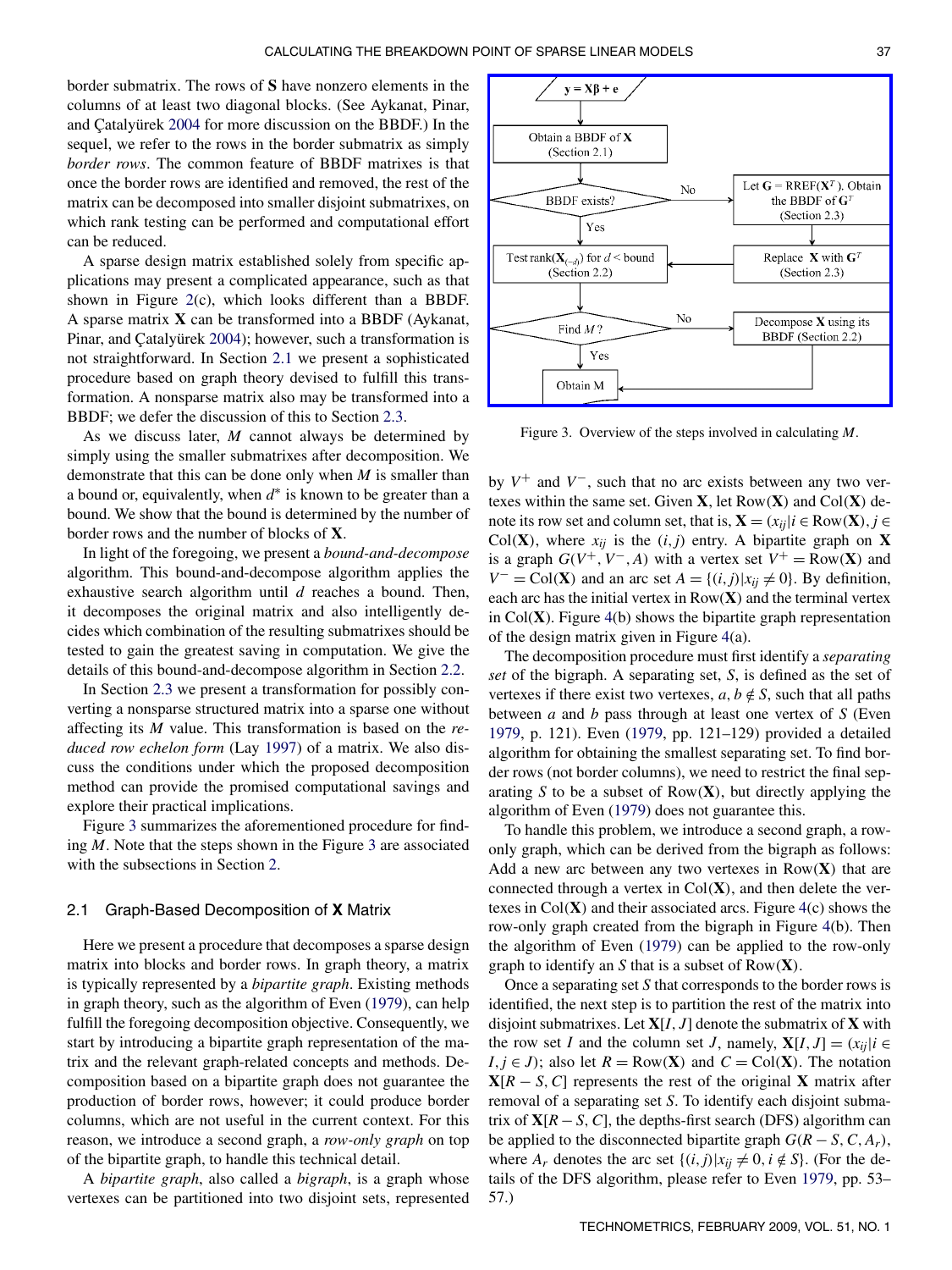<span id="page-4-0"></span>

Figure 4. A bipartite graph representation of **X**, where  $x_{ij}$  represents a nonzero element at *i*th row and *j*th column. (a) The design matrix; (b) the associated bipartite graph; (c) the row-only graph.

Combining the foregoing two steps, the procedure for identifying the structure of a design matrix can be summarized as follows:

- 1. For all  $v_1, v_2 \in Row(X)$  and  $v_1 \neq v_2$ , if there exists  $v_3 \in$ Col(**X**) such that  $v_1$  and  $v_2$  are connected through  $v_3$ , then create a new arc connecting  $v_1$  and  $v_2$ .
- 2. Delete all of the nodes corresponding to Col*(***X***)* and their associated arcs. Then we have a row-only graph with the vertexes corresponding to Row*(***X***)*.
- 3. Using the algorithm of Even [\(1979\)](#page-12-0), find the smallest separating set  $Q_1$  of the row-only graph from step 2.
- 4. Find  $v_c \in Col(X)$ , which has the fewest number of neighbors in the bipartite graph. Let  $Q_2 \subseteq Row(X)$  be the set of all of the neighbors of  $v_c$ .
- 5. If  $|Q_1| \leq |Q_2|$ , then  $S = Q_1$ ; otherwise,  $S = Q_2$ .
- 6. Run DFS on  $G(\text{Row}(\mathbf{X}) S, \text{Row}(\mathbf{X}), A_r)$  to find the blocks.

In the foregoing procedure, after applying the algorithm of Even [\(1979\)](#page-12-0) in step 3, the resulting smallest separating set of the row-only graph generally is also the smallest separating subset of Row*(***X***)* for the original bigraph. But there can be an exception to this, as captured by steps 4 and 5. By the definition of a bigraph, *Q*2, obviously a subset of Row*(***X***)*, is also a separating set.  $Q_2$  could be smaller than  $Q_1$ . If that were the case,

then step 5 could simply select the smaller of  $Q_1$  and  $Q_2$ . It is not difficult to prove that *S* in step 5 is the smallest separating subset of Row*(***X***)* for the bipartite graph.

Consider, for example, the design matrix shown in Figure 4. Figure 5 illustrates the foregoing procedure. First, the sixth row is identified as the separating set, which is also the border row. After the sixth row is removed, the DFS algorithm will decompose the rest of the bipartite graph into two disconnected subgraphs that represent two disjoint submatrixes, **X**[{2*,* 3*,* 5}*,*{1*,* 2*,* 3}] and **X**[{1*,* 4}*,*{4}], which are the blocks in the BBDF.

In terms of permuting a sparse matrix into a bordered block form, several research groups in parallel computing have developed other effective methods (e.g., Ferris and Horn [1998;](#page-12-0) Aykanat, Pinar, and Çatalyürek [2004\)](#page-12-0). Ferris and Horn [\(1998\)](#page-12-0) used a two-phase approach, which first transforms a matrix into a format with both border rows and border columns and then replaces the border columns with border rows using various heuristics. Aykanat, Pinar, and Çatalyürek [\(2004\)](#page-12-0) modeled the matrix using a hypergraph and decomposed the matrix through partitioning of the corresponding hypergraph. These approaches are quite involved, and their use requires several inputs, such as the number of blocks and balancing criteria for regulating relative sizes of blocks, which may not seem intuitive to practitioners outside the area of parallel computing. In



Figure 5. In (a), node "6" has been identified as the separating set and removed from the rest of the bipartite graph. Moving from (a) to (b) shows the identification of blocks on the bipartite graph after removal of the separating set. In (b),  $x_{ij}$  corresponds to the matrix entry in Figure 4 but is placed at a permuted position in the resulting BBDF matrix.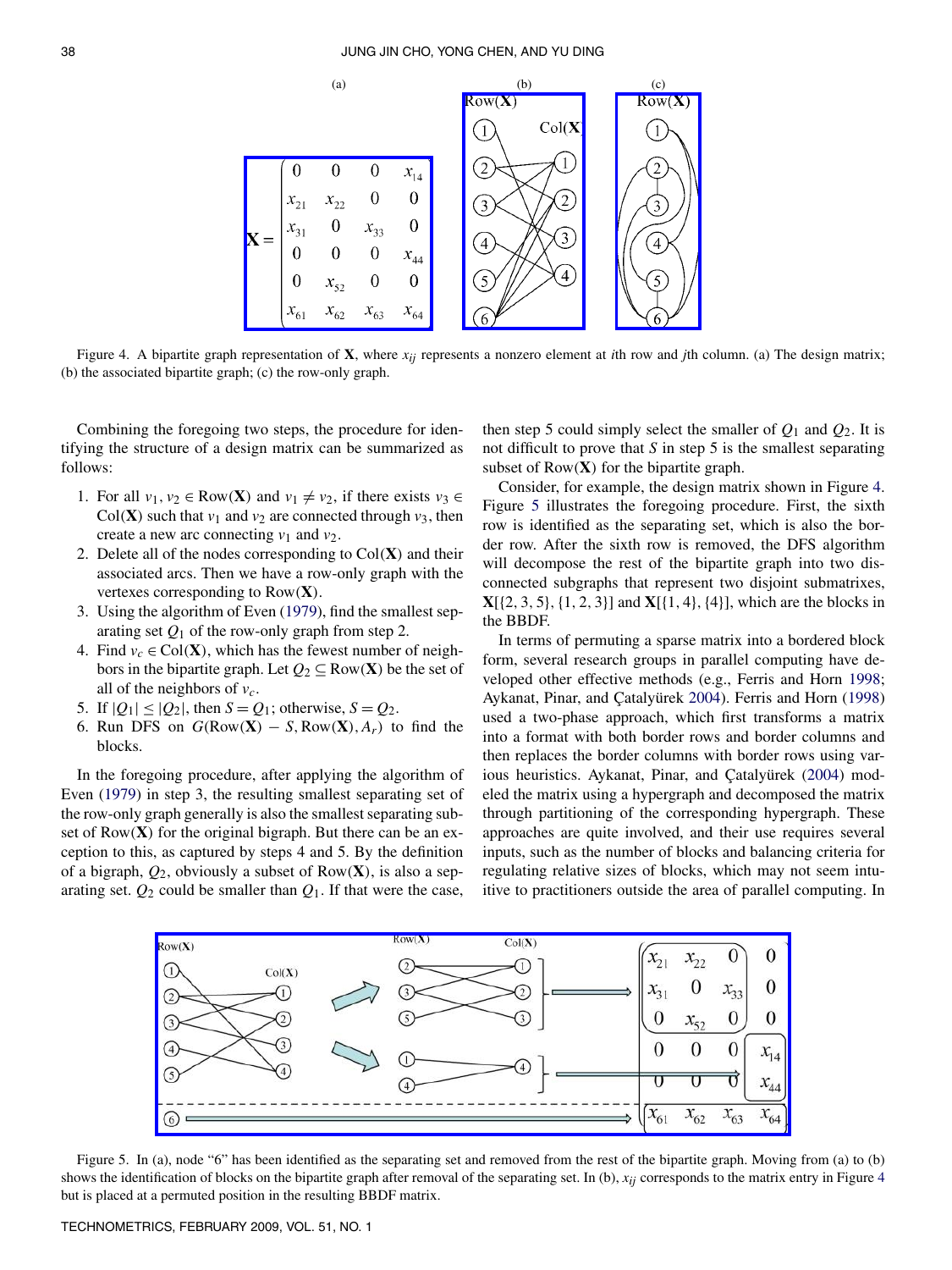<span id="page-5-0"></span>comparison, our approach is easier to understand and simpler to implement. It automatically identifies the structure in a matrix and yields a matrix decomposition with the smallest border size, which also can be found by the hypergraph partitioning method when no balancing is enforced.

#### 2.2 Finding M

Suppose that applying the foregoing decomposition procedure yielded *r* disconnected subgraphs (disjoint blocks). Let the set of vertexes in *V*<sup>−</sup> associated with each these subgraphs be denoted by  $(C_1, \ldots, C_r)$ , which correspond to the columns for each block, and let  $R_i$  denote the nonzero row labels of  $X[R, C_i]$ . Then we partition the original matrix into submatrixes  $X[R_1, C_1], \ldots, X[R_r, C_r]$ . Note, however, that  $\mathbf{X}[R_1, C_1], \ldots, \mathbf{X}[R_r, C_r]$  are not necessarily disjoint, because they contain the rows from the separating set *S*. For exam-ple, in Figure [4,](#page-4-0)  $(C_1, C_2) = (\{4\}, \{1, 2, 3\})$ , which can be identified directly from the partitioned bigraph in Figure [5.](#page-4-0) The  $(R_1, R_2) = (\{1, 4, 6\}, \{2, 3, 5, 6\})$ , which include the border row  $\{6\}$ , so that  $R_1$  and  $R_2$  are not disjoint.

For submatrix testing, we can test not only a submatrix that is an individual block, but also a submatrix that combines several individual blocks, that is, a combination of  $X[R_i, C_i]$  for  $i =$ 1, ..., *r*. Let  $\mathcal{X}^{(k)}$  denote a collection of submatrixes of **X** as

$$
\mathcal{X}^{(k)} = \left\{ \mathbf{X} \left[ \bigcup_{i \in U} R_i, \bigcup_{j \in U} C_j \right] : \forall U \subseteq \{1, 2, \dots, r\} \text{ s.t. } |U| = k \right\}.
$$

For a given *k*, there are  $C_r^k$  elements in  $\mathcal{X}^{(k)}$ ; a submatrix  $\mathbf{X}^{(k)} \in \mathcal{X}^{(k)}$  is called a *k*-block submatrix. Obviously, the collection of one-block submatrixes,  $\mathcal{X}^{(1)}$  (i.e.,  $k = 1$ ), is the collection of matrixes  $\mathbf{X}[R_1, C_1], \ldots, \mathbf{X}[R_r, C_r]$ . The collection of *r*-block submatrices,  $X^{(r)}$  (i.e.,  $k = r$ ), includes only the original matrix **X**. For the example shown in Figure [4,](#page-4-0)  $\mathcal{X}^{(1)}$  includes  $\mathbf{X}[R_1, C_1]$  and  $\mathbf{X}[R_2, C_2]$ , and  $\mathcal{X}^{(2)}$  includes only  $\mathbf{X}[R_1 \cup R_2, C_1 \cup C_2]$ , which is the same as **X**.

As implied in the definition of *M*, the algorithm that calculates *M* will compute  $d^*$  first and then compute *M* as  $n - d^*$ . The algorithm starts by testing the rank of a design matrix while eliminating a certain number of rows from it until *d*, the number of eliminated rows, reaches a bound. The following theorem (from Cho, Chen, and Ding [2007b,](#page-12-0) but rewritten in matrix notation) specifies the bound for switching. The notation  $d^*(\mathbf{X}[I, J])$ denotes the  $d^*$  of submatrix  $X[I, J]$ .

*Theorem 1.* For any  $k \in \{1, 2, ..., r\}$ , if  $d^*(\mathbf{X}) \ge \frac{k+1}{k} |S| - 1$ , then

$$
d^*(\mathbf{X}) = \min_{U} \left\{ d^*\left(\mathbf{X} \left[\bigcup_{i \in U} R_i, \bigcup_{j \in U} C_j \right]\right) : \right\}
$$
  

$$
U \subseteq \{1, 2, \dots, r\} \text{ and } |U| = k \right\}.
$$

Theorem 1 says that  $d^*(\mathbf{X})$  can be obtained from  $d^*$ 's of submatrixes, provided that  $d^*(\mathbf{X}) \geq \frac{k+1}{k} |S| - 1$ . Note that Theorem 1 holds for any  $k \in \{1, 2, ..., r\}$  and that the minimization is over *U*. After  $d^*$  is obtained, *M* is simply  $n - d^*$ .

The bound-and-decompose algorithm based on Theorem 1 is shown in a flowchart in Figure [6.](#page-6-0)

In the flowchart, we begin with  $d = 1$  and increase  $d$  by 1 at each iteration, with the knowledge that  $d^* \geq$  current *d*. The dashed line in the middle divides the algorithm flow into two segments. The first segment is for the rank testing of the original matrix, the same as for exhaustive rank testing. The second segment is for the rank testing of submatrixes.

Theorem 1 also suggests that the value of the bound allowing testing of the ranks of submatrixes depends on what combinations of submatrixes are to be tested, because the bound condition  $\frac{k+1}{k} |S| - 1$  contains the block-combination parameter *k*. When testing one-block submatrixes (i.e.,  $k = 1$ ), the bound on *d* is  $d \ge 2|S| - 1$ , meaning that the rank of the original matrix should be tested until  $d = 2|S| - 2$ , after which oneblock submatrix rank-testing can be done. For testing the rank of  $(r - 1)$ -block submatrixes (i.e.,  $k = r - 1$ ), the bound on *d* is  $d \geq \frac{r}{r-1} |S| - 1$ , meaning the original matrix should be tested until  $d = \lceil \frac{r}{r-1} |S| \rceil - 2$ , where  $\lceil a \rceil$  is the smallest integer  $\ge a$ , after which  $(r - 1)$ -block submatrix testing can be done. Evidently, the bound for the  $(r - 1)$ -block submatrix testing is not greater than that for the one-block testing for any  $r > 2$ and  $|S| > 1$ . In Theorem 1, although *k* takes values up to *r*, the bound for *r*-block submatrix testing does not differ from that for rudimentary exhaustive rank testing, because the *r*-block submatrix is the same as the original matrix. On the other hand, when  $|S| = 0$  or 1, the condition stated in Theorem 1 always holds, so one-block submatrix testing can be done without first testing the original matrix. In other words, there is no bound for *d* when  $|S| = 0$  or  $|S| = 1$ .

As such, when a matrix decomposition results in *r* submatrixes,  $\mathbf{X}[R_1, C_1], \ldots, \mathbf{X}[R_r, C_r]$ , the smallest bound on *d* allowing for testing a submatrix is  $\frac{r}{r-1} |S| - 1$ , that for the  $(r - 1)$ block testing. It then becomes clear that our algorithm runs the exhaustive rank testing for *d* from 1 up to  $\lceil \frac{r}{r-1} |S| \rceil - 2$ and then switches to the submatrix testing. As *d* increases, rank testing for submatrixes with smaller blocks may be allowed; however, when  $d \ge \min_j(|R_j| - |C_j|) + 1$ , *M* is simply  $n - \min_i(|R_i| - |C_i|) - 1$ , precluding the need for further rank testing. That is why we verify that *d* is  $> min<sub>i</sub>(|R<sub>i</sub>| - |C<sub>i</sub>|) - 1$  at the beginning of each iteration. If it is not, then the operations shown in the upper part of the flowchart are simple, including comparing *d* with the bound condition and, if *d* is smaller than the bound, performing the same action as for exhaustive rank testing.

In the bottom part of the flowchart in Figure [6,](#page-6-0) for a given *d*, there are multiple possibilities for rank testing of the *k*-block submatrixes. The approach involving the least computation time should be chosen. The computation time for rank testing depends on the number of possible reduced matrixes,  $X_{(-d)}$ , that can be generated by removing *d* rows from **X**. Let  $N_{(-d)}(k)$ denote the total number of reduced matrixes generated from *all* of the submatrixes in  $\mathcal{X}^{(k)}$ . For a given *d*,  $k^*$  should be chosen that minimizes  $N_{(-d)}(k)$ , namely,

$$
k^* = \underset{k}{\arg\min} N_{(-d)}(k),
$$

and then the ranks of the resulting reduced matrixes,  $\mathbf{X}^{(k^*)}_{(-d)}$ , should be tested for  $\mathbf{X}^{(k^*)} \in \mathcal{X}^{(k^*)}$ .

Suppose that we apply this algorithm to the simple example shown in Figure [4,](#page-4-0) following the procedure illustrated in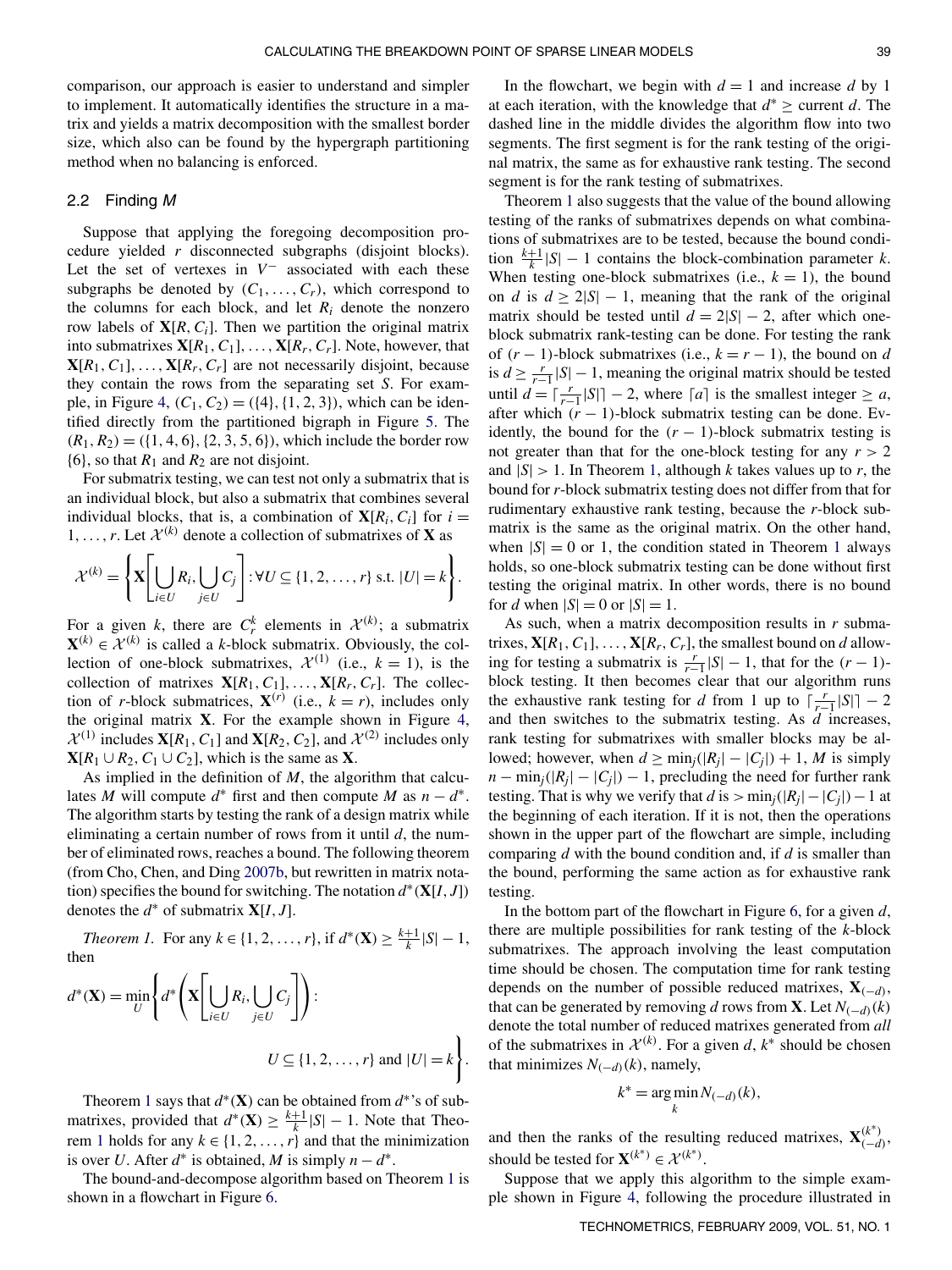<span id="page-6-0"></span>

Figure 6. Bound-and-decompose algorithm.

Figure 6. Based on the matrix decomposition described in Section [2.1,](#page-3-0) we know that the design matrix has two blocks and one border row, meaning that  $r = 2$  and  $|S| = 1$ . The decomposed submatrixes are **X**[ $R_1$ ,  $C_1$ ] and **X**[ $R_2$ ,  $C_2$ ], where  $R_1 = \{1, 4, 6\}$ and  $C_1 = \{4\}$  and  $R_2 = \{2, 3, 5, 6\}$  and  $C_2 = \{1, 2, 3\}$ , so that  $|R_1| = 3$ ,  $|R_2| = 4$ ,  $|C_1| = 1$ ,  $|C_2| = 3$ , and  $\min_j(|R_j| - |C_j|)$  +  $1 = 2.$ 

The algorithm starts with  $d = 1$ . Because  $d = 1$  is less than  $\min_j(|R_j| - |C_j|) + 1$ , the algorithm takes the "No" branch. Then we can verify that  $d = 1$  is not strictly less than  $\frac{r}{r-1} |S| - 1$ (which is 1 here). Thus the algorithm takes the "No" branch again and moves to the next step, determining *k*∗. Here *k* can take only one of two values: 1 or 2. When  $k = 1$ ,  $\mathcal{X}^{(1)}$  contains two submatrixes,  $3 \times 1$  **X**[ $R_1$ ,  $C_1$ ] and  $4 \times 3$  **X**[ $R_2$ ,  $C_2$ ]. For  $d =$ 1 and  $k = 1$ , the total number of reduced matrixes that can be generated from  $\mathcal{X}^{(1)}$  is  $3+4=7$ , so  $N_{(-1)}(1)=7$ . When  $k=2$ ,  $\mathcal{X}^{(2)}$  contains only one matrix, the 6 × 4  $\mathbf{X}[R_1 \cup R_2, C_1 \cup C_2]$ , which is the same as **X**. For  $d = 1$  and  $k = 2$ , the total number of reduced matrixes that can be generated from  $\mathcal{X}^{(2)}$  is 6, so  $N_{(-1)}(2) = 6$ . This gives  $k^* = 2$ , meaning that the original matrix **X** is used for the rank testing. In the next step, six reduced submatrixes,  $X_{(-1)}$ 's (after each one of the six rows is removed), are tested, but none is found to be rankdeficient; thus the algorithm takes the "No" branch, increases *d* to 2, and then determines whether the new *d* is the same as  $\min_i(|R_i| - |C_i|) + 1$ . This time, it is. Thus the algorithm stops at

 $d = 2$ , implying that  $d^* = 2$ . Subsequently, *M* can be computed  $\text{as } M = n - d^* = 6 - 2 = 4.$ 

For this simple problem, we did not use the decomposed submatrixes to determine *M*, because we tested only the case when  $d = 1$ ; in this case, whether the whole matrix or the submatrixes are tested makes little difference. For more complicated problems involving larger values of *d*, matrix decomposition will greatly benefit the computation, as shown in the example presented in Section [4.](#page-8-0)

# 2.3 Applicability of the Bound-and-Decompose Method

A structured matrix may not contain sufficient number of zero elements to qualify as a sparse matrix. Consider, for example, a structured matrix **X** such as

$$
\mathbf{X}^T = \begin{pmatrix} 1 & 1 & 1 & 1 & 0 & 0 & 1 \\ 1 & 1 & 0 & 0 & 1 & 1 & 1 \\ 0 & 0 & 1 & 1 & 1 & 1 & 1 \end{pmatrix}.
$$
 (7)

This  $X$  is structured, meaning that there are linearly dependent rows in **X**, but it is not sparse. When directly applying the procedure described in Section [2.1,](#page-3-0) we end up with rows  $\{3, 4, 5, 6, 7\}$  as the border rows, plus one block  $X[\{1, 2\}, \{1, 2\}]$ . Apparently, this decomposition is not very useful for the subsequent bound-and-decomposition procedure.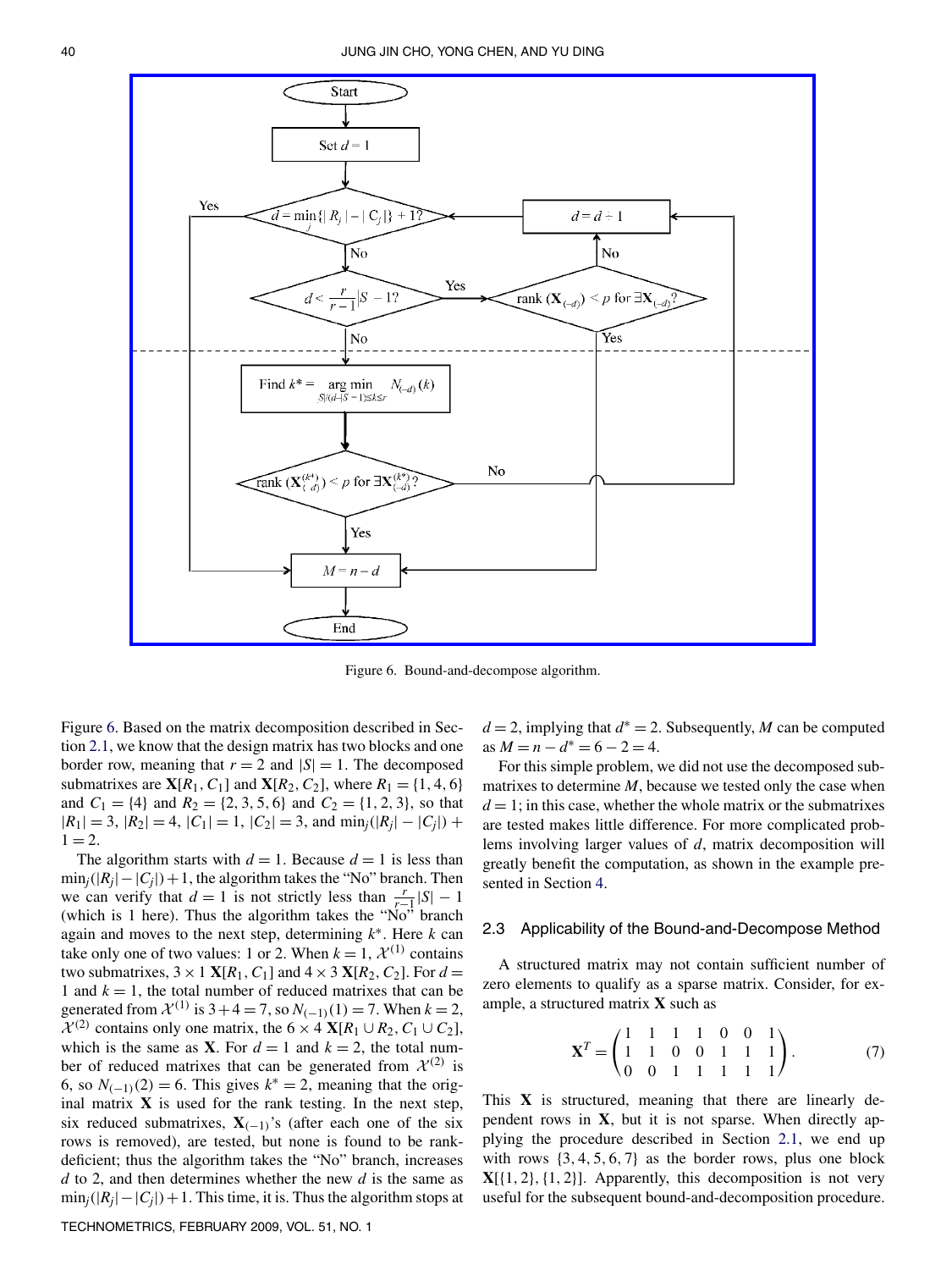<span id="page-7-0"></span>One way to transform **X** into a sparse matrix without changing its *M* values is to use the reduced row echelon form (RREF) of **X**. (See the [Appendix](#page-11-0) for a definition of the RREF.) Theorem 2 guarantees that using the RREF of a matrix will not alter the value of *M*.

*Theorem 2.* Denote by **W** the transposed RREF of  $X<sup>T</sup>$ . Then

$$
M(\mathbf{W}) = M(\mathbf{X}).
$$

The proof of Theorem 2 necessarily involves matroid theory (see Oxley [1992,](#page-12-0) pp. 80–81, for a proof).

Returning to the matrix in [\(7\)](#page-6-0), we obtain  $W^T = RREF(X^T)$ such as

$$
\mathbf{W}^T = \begin{pmatrix} 1 & 1 & 0 & 0 & 0 & 0 & 0.5 \\ 0 & 0 & 1 & 1 & 0 & 0 & 0.5 \\ 0 & 0 & 0 & 0 & 1 & 1 & 0.5 \end{pmatrix}.
$$

Then we have a sparse matrix **W** and can obtain a useful BBDF for the bound-and-decomposition algorithm. (This  $W<sup>T</sup>$  itself is in a BBDF.)

Unfortunately, the RREF of a structured matrix is not always sufficiently sparse to confer a significant computational benefit to the bound-and-decompose algorithm. This raises the question of applicability or "usefulness" conditions for our method. To have a significant computational benefit, the following conditions must be satisfied:

- **X** or the RREF of its transpose can be transformed to BBDF with  $r > 1$ .
- The maximum number of columns in any  $\mathbf{B}_i$  submatrix is much less than *p*.
- The number of rows in  $({\bf S}_1 {\bf S}_2 \cdots {\bf S}_r)$  is much less than *n*.

Another question is what type of structured linear models encountered in practice are likely to meet these conditions. Our experience suggests that engineering systems, especially those comprising subsystems linked through an interconnecting element, are likely to have a "useful" (according to the aforementioned "usefulness" conditions) BBDF design matrix. Row and column exchange operations may be needed to permute a model matrix with hidden bordered block structures, as shown in Figure [2\(](#page-2-0)c), into an explicit BBDF; this can be done by using the graph-based procedure described in Section [2.1.](#page-3-0) Each  $\mathbf{B}_i$  submatrix in the BBDF corresponds to the unique measurements and of an individual subsystem, and the  $[S_1 S_2 \cdots S_r]$  border matrix corresponds to measurements that interconnect the subsystems.

The practical implications of the "usefulness" conditions are that the number of subsystems should be more than 1, each of the subsystems should be much smaller than the whole system, and the number of observations in the interconnecting element should be much lower than the total observations *n*. The multistation assembly process introduced in Section [1](#page-0-0) is an example of this. In that process, the sensors placed at Stations 1 and 2 can measure locator deviations only at their respective stations, making these the subsystems, and the two sensors at Station 3 are the interconnecting elements, the measurements of which are affected by locator deviations at all three stations. There are a total of  $r = 4$  subsystems, each of which is roughly onequarter the size of the whole system. The number of observations in the interconnecting element is 2, much smaller than  $n = 26$ .

Other suitable applications that we have encountered include clustered wireless sensor networks (Cho et al. [2007a\)](#page-12-0) and the state estimation problem in electrical power systems (Alvarado and Tinney [1990;](#page-11-0) Mili, Phaniraj, and Rousseeuw [1990;](#page-12-0) Mili and Coakley [1996\)](#page-12-0). When studying a calibration problem for a clustered sensor network, Cho et al. [\(2007a\)](#page-12-0) found that the resulting design matrix appeared to be sparse and could be transformed into a useful BBDF, with the blocks corresponding to individual sensor clusters and the border rows corresponding to the set of the between-cluster links. For the electrical power systems, this consists of a number of interrelated branches. The whole system could be large, with tens or hundreds of states to be estimated. According to Alvarado and Tinney [\(1990\)](#page-11-0), Mili, Phaniraj, and Rousseeuw [\(1990\)](#page-12-0), Mili and Coakley [\(1996\)](#page-12-0), design matrixes in their applications were very sparse, because most of the measurements were related to only a handful of states, and the number of nonzero elements in a design matrix ranged from 5% to 10%. We expect that this sort of design matrix can be transformed into a useful BBDF, with the blocks corresponding to individual branches and the border rows corresponding to the interconnecting links.

Along with engineering models, general regression problems also can have sparse model matrixes. Mili and Coakley [\(1996\)](#page-12-0) noted that "*large-scale regression models*" are likely to have sparse design matrixes. To be more specific, consider a regression problem based on text data. Each predictor may correspond to a word, with  $x_{ii} = 1$  if the *j*th word occurs in the *i*th document and 0 otherwise. Given a large collection of documents, if the words appear in only a small number of documents, then the resulting **X** matrix will be sparse. Generally, a common source of sparseness in regression model matrixes is the inclusion of categorical variables. These categorical variables must be coded using a set of dummy variables. For example, suppose that we have a four-level categorical variable; that is, the variable can take one of four permissible values. We can use the following dummy variables to represent the four levels: *(*100*)* for level 1, *(*010*)* for level 2, *(*001*)* for level 3, and *(*−1 −1 −1*)* for level 4. This specific coding scheme is known as *effect code* in categorical variable regression problems. If dummy variables are used to represent the categorical variables, then the model matrixes will contain many 0's and thus will be sparse.

# 3. MORE ABOUT THE BREAKDOWN POINT OF LTS ESTIMATION

Section [2](#page-2-0) provides a computational procedure for the quantity *M*, which is important for assessing the breakdown point as well as determining the trimming parameter *h* for an LTS estimator. When *h* is chosen such that  $h_L \leq h \leq h_U$ , the resulting LTS estimator is guaranteed to attain the maximum breakdown point  $\epsilon_{\max,n}^*$  in Equation [\(4\)](#page-1-0). A question naturally follows: What happens if an *h* outside the maximum breakdown range, namely  $h < h<sub>L</sub>$  or  $h > h<sub>U</sub>$ , is used?

Because *h* is the number of data points used for estimation, a higher breakdown point may be expected when using a smaller *h*, and a lower breakdown point may be expected when using a larger *h*. It is in fact true that using  $h > h_U$  results in a lower breakdown point than  $\epsilon_{\text{max},n}^*$ , as formally stated in theorem 5.2 of Mili and Coakley [\(1996\)](#page-12-0).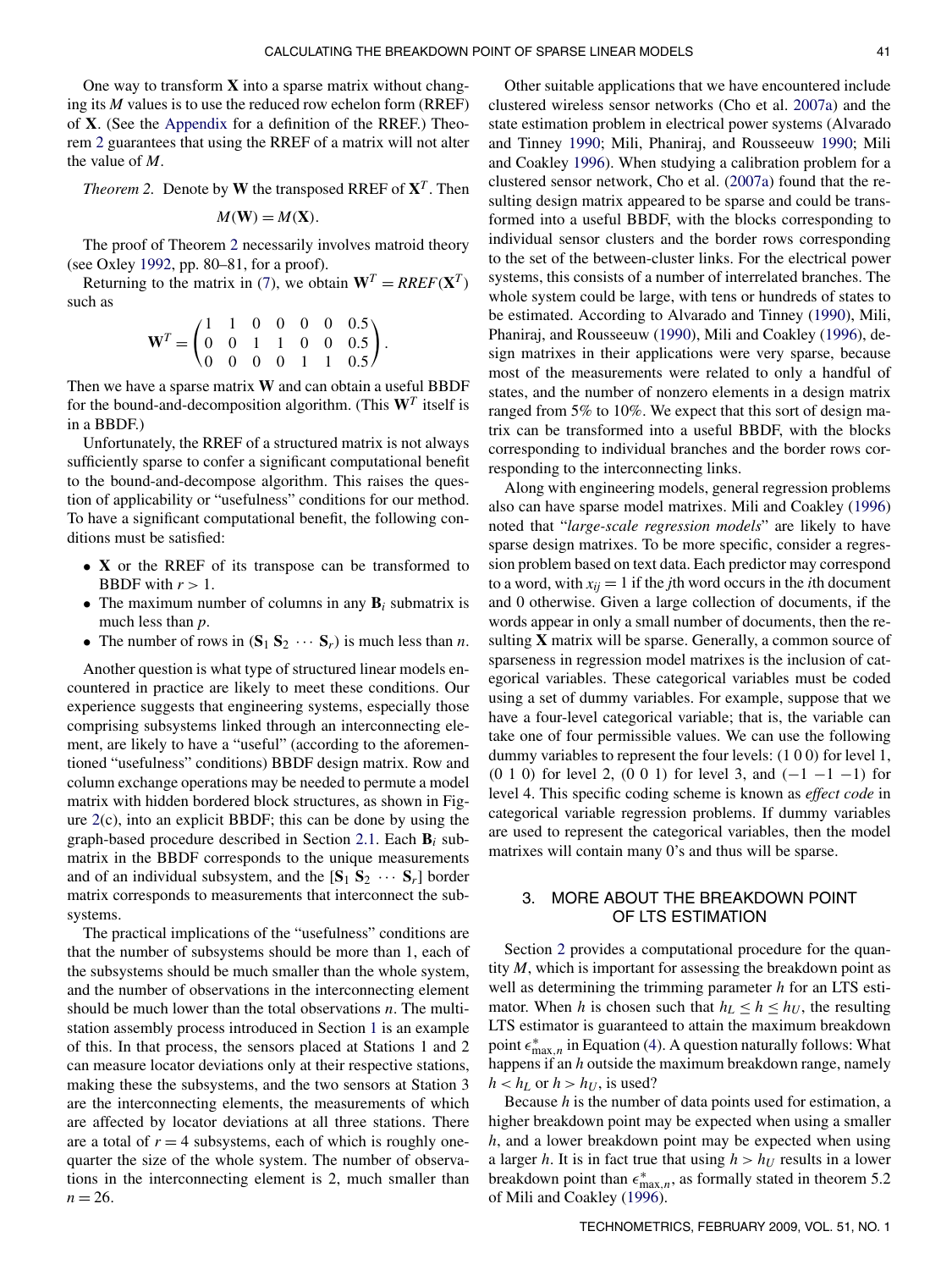<span id="page-8-0"></span>*Theorem 3* [From theorem 5.2 of Mili and Coakley [\(1996\)](#page-12-0)]*.* An LTS estimator satisfying  $h \geq h_U$  has a breakdown point given by  $(n - h + 1)/n$ .

When  $M \approx p - 1$  [then  $h_U \approx (n + p)/2$ ], using  $h > h_U$  is sometimes a practical choice. From Theorem 3, the resulting breakdown point of using  $h > h_U$  can be estimated. If working with relatively clean data with only a few outliers, then trimming almost half the observations is unnecessary. Even though using  $h > h_U$  could result in a lower breakdown point, depending on circumstances, such a choice could be sound and preferable. Choosing a good value of *h* necessarily involves other considerations, including the expected frequency of outliers.

Using  $h < h_L$  means that more measurements are trimmed off. Doing this does not guarantee that the resulting LTS estimator can achieve the maximum breakdown point as achieved by using the *h* in the maximum breakdown range. On the other hand, using  $h < h<sub>L</sub>$  can be beneficial when considering the possibility of breakdown of such an LTS estimator. An LTS estimator with *h* slightly smaller than  $h<sub>L</sub>$  may break down only in the presence of outliers to the *y* values corresponding to a set of "worst-case" rows of **X**, but this estimator still could provide robustness to a larger number of outliers (larger than the maximum breakdown point) falling in other rows. The set of "worst-case" rows of **X** is defined as the smallest row set whose removal will make the resulting **X** rank-deficient; we give an example of this later. If the likelihood of outliers falling in the "worst-case" row is small (as might be expected when  $M \gg p - 1$ , then in practice settings, using a smaller *h* could provide better overall robustness than using  $h_L \leq h \leq h_U$ .

To illustrate this, consider a design matrix with dimension  $100 \times 3$  (namely  $n = 100; p = 3$ ),

$$
\mathbf{X}^T = \begin{pmatrix} 1 & 1 & \cdots & 1 & 0 & 0 & 0 \\ 1 & 2 & \cdots & 97 & 0 & 0 & 0 \\ 0 & 0 & \cdots & 0 & 1 & 1 & 1 \end{pmatrix} . \tag{8}
$$

Given this matrix's relatively simple structure, it is straightforward to determine that  $M = 97$ ,  $h_U = h_L = 99$ , and  $\epsilon_{\text{max},n}^* =$ 2*/*100. Thus the maximum breakdown choice of *h* is 99, meaning that the LTS estimator with  $h = 99$  can tolerate one outlier regardless of the row in which the outlier occurs. But this LTS estimator will always break down when more than one outlier exists. Suppose that we use  $h = 98$ , a value smaller than *hL*. Even though two measurements are trimmed off, the LTS still could break down with the presence of two outliers. Recall that, intuitively, the robust estimation mechanism involves using most of the observations to protect against the effects of outliers. Bearing this in mind, it is not difficult to see that the LTS estimator with  $h = 98$  has a high likelihood of breaking down only when both outliers occur in rows {98*,* 99*,* 100}, whereas the LTS estimator will not break down when the two outliers occur in rows {1*,...,* 97} and is much less likely to break down when one outlier occurs in rows {1*,...,* 97} and the other occurs in rows {98*,* 99*,* 100}. For this reason, we call rows {98*,* 99*,* 100} the "worst-case" rows. This is consistent with the definition of "worst-case" rows, because {98*,* 99*,* 100} is the smallest row set whose removal from **X** will cause **X** to be singular. If we assume that the outlier(s) can occur independently of all of the rows with equal probability, then the likelihood of both outliers occurring in rows {98*,* 99*,* 100} is rather small,

TECHNOMETRICS, FEBRUARY 2009, VOL. 51, NO. 1

meaning that the LTS estimator with  $h = 98$  has a low likelihood of breakdown.

Using the LTS estimator with  $h = 98$  entails an additional risk for not being able to tolerate a single outlier, a problem not posed by the LTS estimator using the maximum breakdown *h*. To see this, suppose that *y*<sup>98</sup> is an outlier; then trimming off *y*<sub>99</sub> and *y*<sub>100</sub> and setting  $\hat{\beta}_3 = y_{98}$  will always lead to an exact fit of *y*3, while producing good fits of the other observations. Thus, if  $y_{98}$  is a single outlier and  $h = 98$ , then it is *possible* that {99*,* 100} will be trimmed off, causing a breakdown. But again, the likelihood of this is rather low, especially when *n* is large.

To get a more quantitative sense of the likelihood of breakdowns as mentioned earlier, we ran a simulation using an LTS estimation with  $h = 98$  and the matrix in (8). We used  $\beta =$  $[0 \ 0 \ 0]$ <sup>T</sup> with a set of *n* random errors following N(0, 1) to generate **y**, and added a large magnitude of 15 to *y*<sup>98</sup> as the outlier. We performed 10,000 LTS regressions by using  $h = 98$ . The percentage of trimming off rows 99 and 100 (i.e., *y*<sup>98</sup> stays and the LTS estimator breaks down) was 1.0%. Furthermore, keeping the first outlier at row 98, we added the second outlier at a randomly chosen row. Out of 10,000 simulations, 224 runs had the second outlier in the last two rows (either *y*<sub>99</sub> or *y*<sub>100</sub>), and 9,776 runs had the second outlier in the first 97 rows. When the second outlier was in the last two rows, the likelihood of retaining both outliers (namely the good observation among the last three rows is trimmed off) was 98*.*2%. But when the second outlier was not in the last two rows, both outliers were always correctly trimmed off in the simulations. Overall, the likelihood of including both outliers (so the estimation breaks down) was 2.2%. This relatively low overall percentage suggests that the LTS estimation using  $h = 98$  provides fairly robust estimation for the matrix **X** in (8). In general, for a case with a good possibility that more than  $n - h<sub>L</sub>$  outliers are present, one certainly should not be bound by the maximum breakdown *h* when choosing the trimming parameter; a smaller *h* could confer an extra degree of robustness.

#### 4. REVISIT THE ASSEMBLY PROCESS EXAMPLE

#### The Design Matrix

Here we revisit the assembly example in Figure [1](#page-1-0) and use it as an illustrative example. The design matrix **X** for this system is shown in Figure [7.](#page-9-0)

#### Calculating M

First, we use the bigraph-based method to transform **X** into a **BBDF.** For the **X** in Figure [7,](#page-9-0)  $R = Row(X) = \{1, 2, ..., 26\}$  and  $C = \text{Col}(\mathbf{X}) = \{1, 2, \ldots, 12\}$ . Using the bipartite graph proce-dure described in Section [2.1,](#page-3-0) we find that  $S = \{10, 14\}$ . Then we remove *S* and decompose the reduced bipartite graph associated with **X**[ $R - S$ ,  $C$ ]. Finally, we obtain  $C_1 = \{1, 2, 3\}$ ,  $C_2 = \{4, 5, 6\}, C_3 = \{7, 8, 9\}, \text{ and } C_4 = \{10, 11, 12\}. \text{ Hence,}$  $r = 4$  and  $\frac{r}{r-1} |S| = 2.67$ .

Second, we use the decomposition algorithm given in Section [2.2](#page-5-0) to find *M*; the computation procedure is illustrated in Figure [8.](#page-9-0) Given  $\frac{r}{r-1}$  |*S*| = 2.67, the bound on *d* that allows us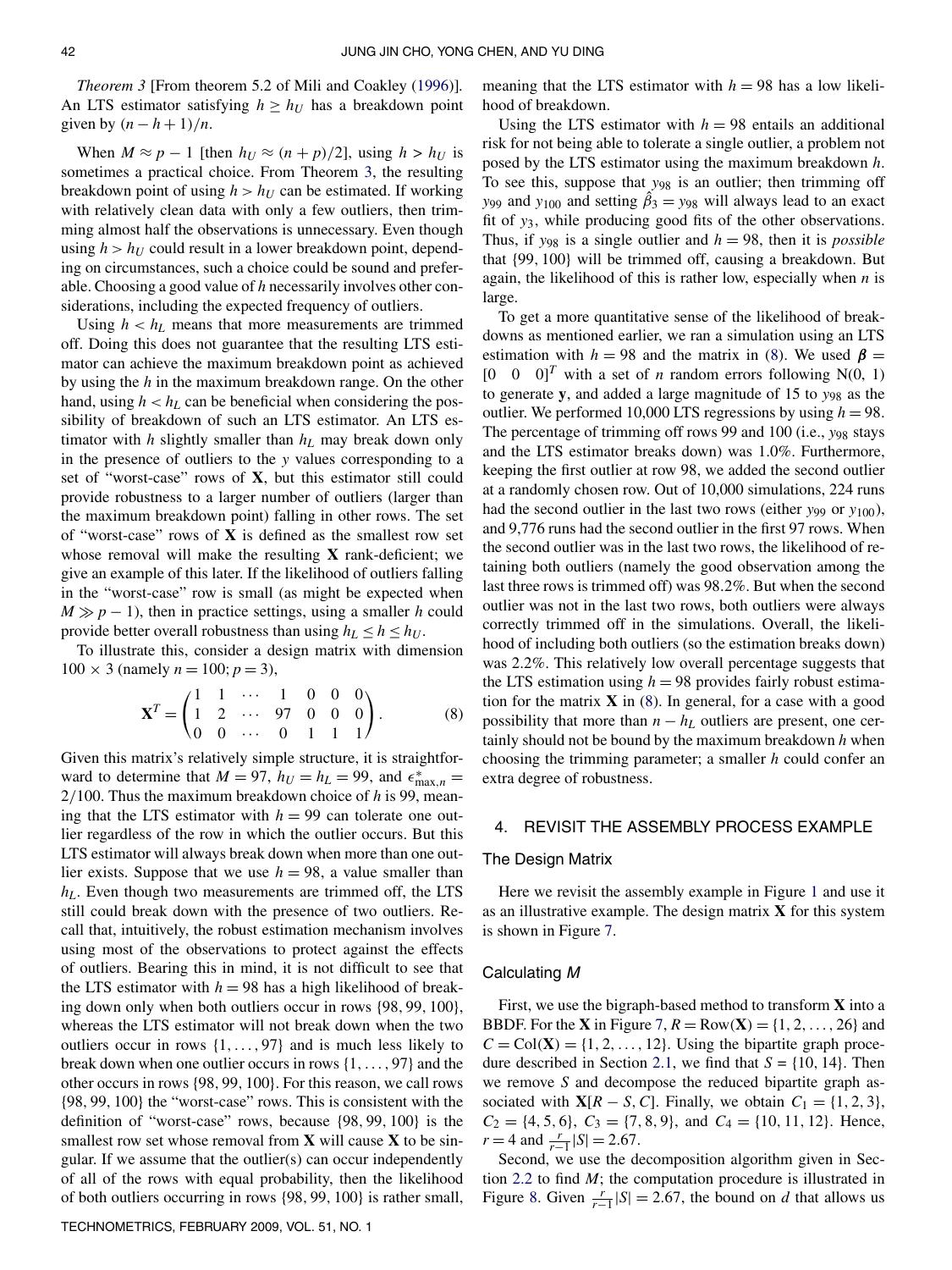<span id="page-9-0"></span>

|       |              | 1.8          | $-1.8$       | $\Omega$     | 0        | 0            | $\Omega$         | 0              | 0                | $\Omega$       | 0                | 0                     |                |
|-------|--------------|--------------|--------------|--------------|----------|--------------|------------------|----------------|------------------|----------------|------------------|-----------------------|----------------|
|       | 1            | 1.8          | $-1.8$       | $\theta$     | $\theta$ | $\mathbf{0}$ | $\mathbf 0$      | $\overline{0}$ | $\overline{0}$   | $\overline{0}$ | $\overline{0}$   | 0                     | 2              |
|       | $\Omega$     | $\theta$     | $\Omega$     | $\Omega$     | $\theta$ | $\theta$     | 1                | .2857          | $-.2857$         | $\theta$       | $\theta$         | $\theta$              | 3              |
|       | $\Omega$     | $\theta$     | $\theta$     | $\Omega$     | $\Omega$ | $\mathbf{0}$ | 1                | .2857          | $-.2857$         | $\Omega$       | $\theta$         | $\bf{0}$              | 4              |
|       | 1            | $-.9$        | .9           | $\Omega$     | $\theta$ | $\bf{0}$     | $\mathbf 0$      | $\theta$       | $\overline{0}$   | $\theta$       | $\theta$         | 0                     | 5              |
|       | $\Omega$     | 1.26         | $-.26$       | $\Omega$     | $\Omega$ | $\theta$     | 0                | $\theta$       | $\overline{0}$   | $\theta$       | $\mathbf{0}$     | $\boldsymbol{0}$      | 6              |
|       | $\Omega$     | .56          | .44          | $\Omega$     | $\bf{0}$ | $\theta$     | $\theta$         | $\overline{0}$ | $\overline{0}$   | $\bf{0}$       | $\overline{0}$   | $\bf{0}$              | 7              |
|       | $\theta$     | $\mathbf{0}$ | $\mathbf{0}$ | $\mathbf{I}$ | .55      | $-.55$       | $\theta$         | 0              | $\bf{0}$         | $\Omega$       | $\mathbf{0}$     | 0                     | 8              |
|       | $\theta$     | $\mathbf{0}$ | $\mathbf 0$  | -1           | $-.35$   | .35          | $\mathbf 0$      | $\mathbf{0}$   | $\bf{0}$         | $\theta$       | $\theta$         | $\mathbf 0$           | 9              |
|       | $-1$         | $-.3313$     | $\Omega$     | $\mathbf{I}$ | .55      | $-.2186$     | $-1.0041$        | $-.0297$       | $\overline{0}$   | .0041          | $\theta$         | .0297                 | 1              |
|       | $\Omega$     | $\theta$     | $\theta$     | $\Omega$     | 1.09     | $-.09$       | $\Omega$         | $\theta$       | $\theta$         | $\theta$       | $\theta$         | $\theta$              | 1              |
|       | $\Omega$     | $\theta$     | $\theta$     | $\Omega$     | $\theta$ | $\theta$     | $\Omega$         | $\Omega$       | $\bf{0}$         | $\theta$       | $\cdot$ 5        | .5                    | 1              |
| $X =$ | $\theta$     | $\theta$     | $\theta$     | $\Omega$     | $\theta$ | $\theta$     | $\theta$         | $\theta$       | $\bf{0}$         | $\theta$       | $-.375$          | 1.375                 | 1              |
|       | -1           | .2108        | $\mathbf{0}$ | $\mathbf{I}$ | $-.35$   | .1392        | $-.9675$         | .2380          | $\overline{0}$   | $-.0325$       | $\boldsymbol{0}$ | $-.2380$              | $\mathbf{1}$   |
|       | $\mathbf{0}$ | $\bf{0}$     | $\Omega$     | 0            | $-.16$   | 1.16         | $\boldsymbol{0}$ | $\bf{0}$       | $\bf{0}$         | $\bf{0}$       | $\overline{0}$   | $\overline{0}$        | $\mathbf{1}$   |
|       | $\Omega$     | $\theta$     | $\Omega$     | $\Omega$     | $\theta$ | $\bf{0}$     | $\mathbf{1}$     | $-.2857$       | .2857            | $\theta$       | $\theta$         | $\Omega$              | 1              |
|       | $\theta$     | $\theta$     | $\Omega$     | $\theta$     | $\theta$ | $\theta$     | $\theta$         | 1.2857         | $-.2857$         | $\theta$       | $\theta$         | $\theta$              | 1              |
|       | 0            | $\theta$     | $\mathbf{0}$ | $\theta$     | $\theta$ | $\mathbf{0}$ | $\Omega$         | .5714          | .4286            | $\theta$       | 0                | 0                     | 1              |
|       | $\Omega$     | $\theta$     | $\theta$     | $\Omega$     | $\theta$ | $\theta$     | $\theta$         | $-.1429$       | 1.1429           | $\theta$       | $\overline{0}$   | $\theta$              | $\mathbf{1}$   |
|       | $\theta$     | $\mathbf{0}$ | $\theta$     | $\Omega$     | $\theta$ | $\bf{0}$     | $\theta$         | $\overline{0}$ | $\boldsymbol{0}$ | 1              | 2.25             | $-2.25$               | 2              |
|       | $\mathbf{0}$ | $\theta$     | $\mathbf 0$  | $\Omega$     | $\theta$ | $\theta$     | $\theta$         | $\mathbf{0}$   | $\boldsymbol{0}$ | 1              | $\overline{c}$   | $-2$                  | 2              |
|       | $\Omega$     | $\theta$     | $\Omega$     | 0            | .465     | .535         | $\Omega$         | $\bf{0}$       | $\bf{0}$         | 0              | $\theta$         | $\theta$              | 2              |
|       | $\Omega$     | $-.14$       | 1.14         | $\theta$     | $\theta$ | $\theta$     | $\Omega$         | $\theta$       | 0                | 0              | $\theta$         | $\theta$              | 2              |
|       | $\theta$     | $\theta$     | $\theta$     | $\mathbf{1}$ | .55      | $-.55$       | $\theta$         | $\theta$       | $\theta$         | $\bf{0}$       | $\theta$         | $\theta$              | 2              |
|       | $\Omega$     | 0            | $\theta$     | $\Omega$     | $\theta$ | $\mathbf{0}$ | 0                | 0              | 0                |                | $-1.125$         | 1.125                 | $\overline{a}$ |
|       | 0            | $\Omega$     | $\theta$     | $\theta$     | $\theta$ | $\mathbf{0}$ | 0                | $\theta$       | $\bf{0}$         | $\Omega$       | 1.375            | $-.375$ $\frac{1}{2}$ |                |

Figure 7. The design matrix of the multistation assembly process. The numbers outside the bracket on the right are the row numbers.

to switch to submatrix testing is  $\lceil \frac{r}{r-1} |S| \rceil - 1 = 2$ . Thus we run the rank testing on **X** for  $d = 1$ , and because **X**<sub>(-1)</sub> is of full column rank, we conclude that  $M < 25$ . Starting with  $d = 2$ ,

we can test the *k*-block submatrixes. When  $d = 2$ , we may test the 2-block, 3-block, and 4-block submatrixes, and it turns out that  $N_{(-2)}(4)$  is the smallest of the three alternatives. From Fig-



Figure 8. Execution of the decomposition algorithm for the multistation assembly example.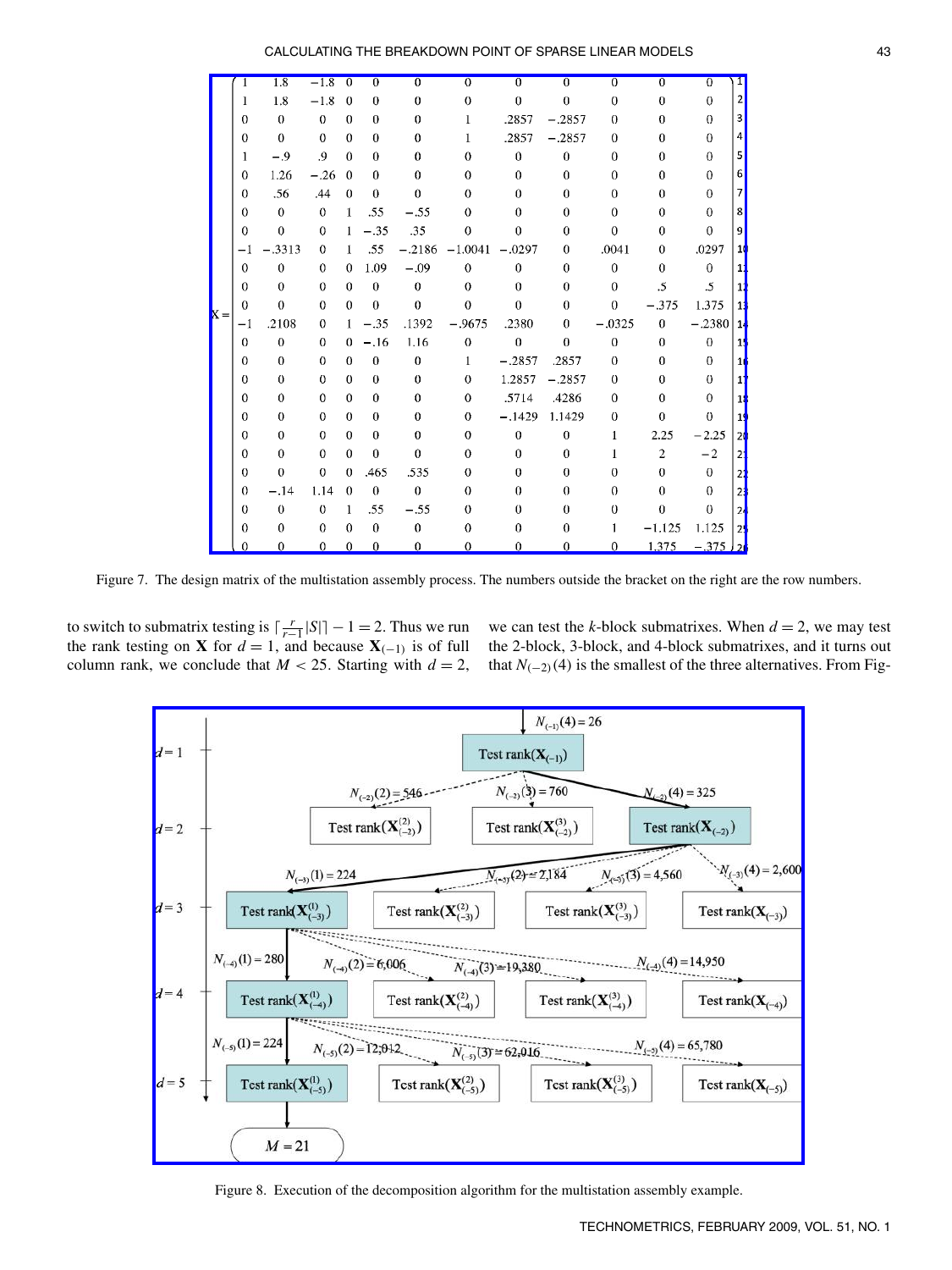Table 1. Computation time for *M* by exhaustive search and bound & decomposition

|                   | Design matrix |    |     | Computation time  |                    |  |
|-------------------|---------------|----|-----|-------------------|--------------------|--|
| Dimension         | S             |    | M   | Exhaustive search | Bound & decompose  |  |
| $26 \times 12$    |               |    | 21  | 8 sec             | $0.1 \text{ sec}$  |  |
| $67 \times 24$    |               |    | 59  | >120 h            | $6.1 \text{ min}$  |  |
| $222 \times 55$   |               |    | 207 | >120 h            | $16.5 \text{ min}$ |  |
| $1009 \times 252$ |               | 41 | 993 | >120 h            | 38.2 min           |  |

ure [8,](#page-9-0)  $N_{(-2)}(2) = 6 \times C_{14}^2 = 546$ ,  $N_{(-2)}(3) = 4 \times C_{20}^2 = 760$ , and  $N_{(-2)}(4) = C_{26}^2 = 325$ . Thus  $k^* = 4$  for  $d = 2$ , and we test the ranks of  $X_{(-2)}$ . Again, we find that  $M < 24$ . We repeat the procedure for  $d = 3, 4, 5$ . In those cases,  $k^* = 1$ . Eventually, we test the ranks of submatrixes  $\mathbf{X}^{(1)}_{(-5)}$  for  $\mathbf{X}^{(1)} \in \mathcal{X}^{(1)}$  and find that  $d^* = 5$ , so  $M = 21$ .

The computational path is highlighted by the solid arrows in Figure [8,](#page-9-0) where the dashed line indicates other possible alternatives. Adding the numbers on the solid arrows gives the number of the maximum iterations used by the algorithm: 1079. In comparison, had we used the exhaustive rank testing on **X** entirely, then the iteration number could have been as large as 83,681, which actually equals the total of the numbers of the rightmost arrows. The algorithm, coded in MATLAB, goes through 904 actual iterations in 0.1 second, whereas the exhaustive rank testing takes 8 seconds to complete 45,565 actual iterations. A larger **X** can result in greater potential savings. We also created larger systems with design matrixes  $67 \times 24$ ,  $222 \times 55$ , and  $1009 \times 252$ . The computational results are summarized in Table 1, where "*>*120 hours" is reported for the three large systems, because we manually stopped the exhaustive rank testing procedure when it had run for 120 hours (i.e., 5 days).

## The LTS Estimator

Using the assembly process ( $n = 26$ ,  $p = 12$ , and  $M = 21$ ), we illustrate the robustness of an LTS estimator with different trimming parameters in the presence of outlier(s). We show the performance only in the "worst-case" application. In this application, we identify a set of "worst-case" rows as {13*,* 20*,* 21*,* 25*,* 26} because this is one of the smallest row sets whose removal will cause the design matrix to be rankdeficient. In what follows, the outliers are added to the rows selected from this "worst-case" row set.

We include three choices for the trimming parameter:

- 1. Given  $M = 21$ , we have  $h_L = h_U = 24$ , so that the *h* recommended by Mili and Coakley [\(1996\)](#page-12-0) is 24. This suggests that the LTS with  $h = 24$  can tolerate up to  $n \cdot \epsilon_{\max,n} = 2$  outliers.
- 2. The trimming parameter using the formula of Rousseeuw [\(1984\)](#page-12-0), which is designed for the general position, is  $h =$  $[n/2]+[p/2]=19.$
- 3. We also choose  $h = 22$  as an intermediate value.

We simulated  $K = 1000$  observations using the following parameters: **e** and *β* generated following a normal distribution with mean 0 and standard deviation 0.1, and an outlier simulated by adding a large value of magnitude 50 to the *y* value corresponding to a fixed row.

We consider the scenarios of zero, one, two, and three outliers. Outliers were added to the following rows: *y*<sub>26</sub> for one outlier,  $\{y_{25}, y_{26}\}$  for two outliers, and  $\{y_{13}, y_{25}, y_{26}\}$  for three outliers.

We wished to determine how often an LTS estimator broke down, with a breakdown counted when at least one outlier was not trimmed off correctly. We also computed the mean squared error (MSE) as follows:

$$
MSE = \frac{1}{K} \sum_{t=1}^{K} (\boldsymbol{\beta}_t - \hat{\boldsymbol{\beta}}_t)^T (\boldsymbol{\beta}_t - \hat{\boldsymbol{\beta}}_t).
$$

Table [2](#page-11-0) summarizes the number of breakdowns and the corresponding MSE values, given different *h*'s and numbers of outliers.

Table [2](#page-11-0) shows that the LTS  $(h = 24)$  never breaks down when the number of outliers is less than or equal to two, but always breaks down when there are more than two outliers. This is as expected based on the theoretical results given by Mili and Coakley [\(1996\)](#page-12-0). The likelihood of breakdown of the LTS  $(h = 19 \text{ or } h = 22)$  is not high when only one outlier is present, but it increases substantially when two outliers are present (10% to 20%). Bear in mind that the outliers are added to the "worstcase" rows in this study. Had we added the outliers randomly, fewer breakdowns would be expected. When there are more than two outliers, the LTS with  $h < h<sub>L</sub>$  outperforms the LTS  $(h = 24)$  by breaking down far fewer times, but in this case, the LTS  $(h = 19)$  does not perform as well as the LTS  $(h = 22)$ under all scenarios.

The absolute magnitude of the MSEs is not very significant, because the large MSE values given in Table [2](#page-11-0) are clearly a result of using outliers of large magnitude. Note that the values in parentheses after an MSE value represent the MSE when no breakdown occurs and the MSE when breakdown does occur; for example, 648.6 (1.27, 3,143) indicates that the MSE for LTS  $(h = 19)$  with the presence of two outliers is 648.6, whereas the MSE for the 794 instances when no breakdown occurs is 1.27, and the MSE for the 206 instances when breakdown does occur is 3,143.

In the absence of outliers, an LS estimator outperforms an LTS estimator because the latter uses only a subset of sensor measurements, so that its efficiency suffers. With the presence of outliers, the increase in MSE value depends on how often an estimator breaks down, how many outliers are included in the resulting estimators, and how many "good" observations are trimmed off. With no breakdown at one and two outliers, the LTS  $(h = 24)$  produces an MSE comparable to that of no outlier, whereas the MSEs of the other estimators increase substantially.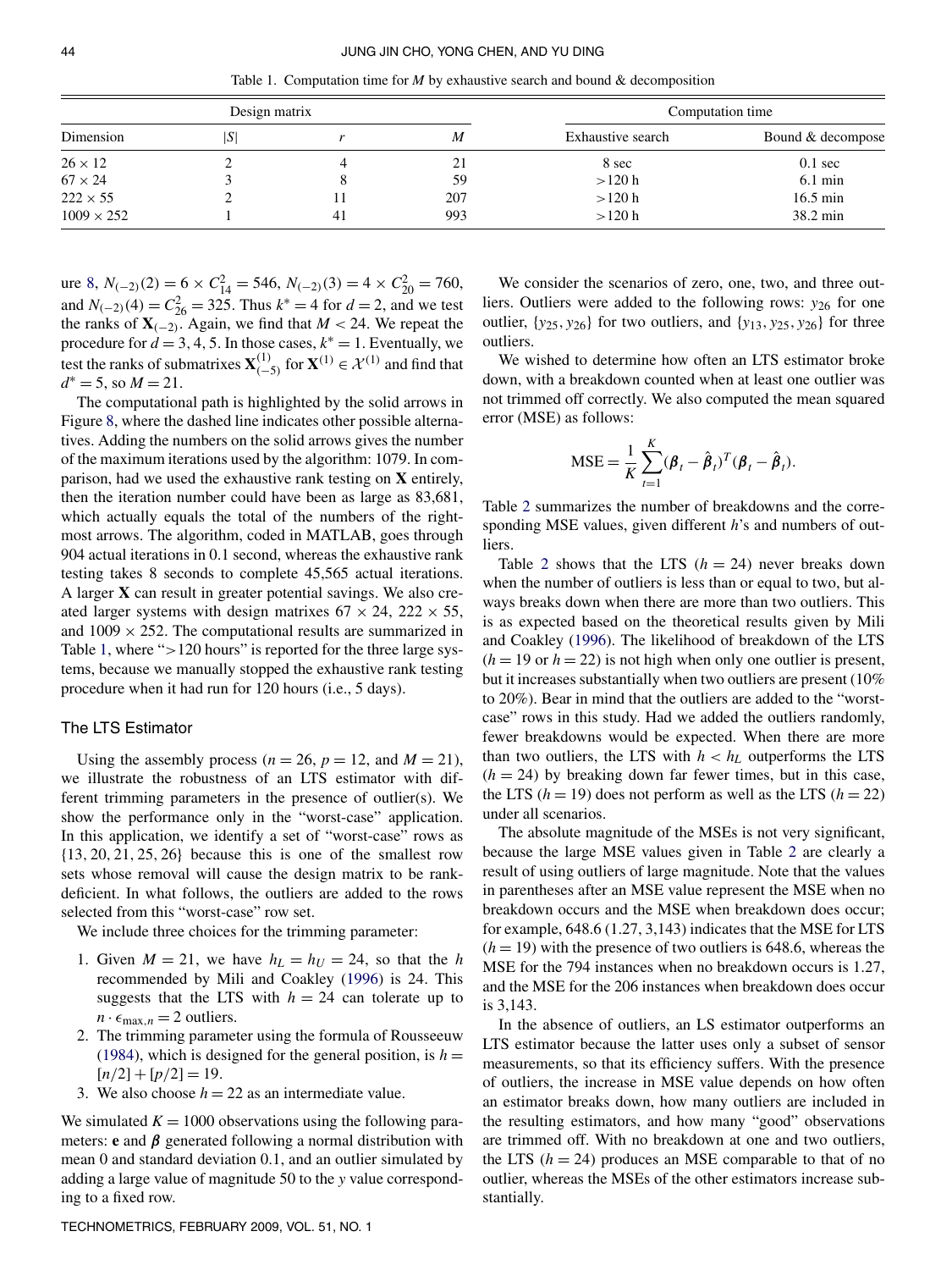<span id="page-11-0"></span>MSE for LTS  $(h = 19)$  with the presence of two outliers is 648.6, the MSE for the 794 instances when no breakdown occurred is 1.27, and the MSE for the 206 instances when breakdown occurred is 3,143

| Number of outliers |                            | LS            | <b>LTS</b> $(h = 19)$                                               | LTS $(h = 22)$                                                   | <b>LTS</b> $(h = 24)$    |  |
|--------------------|----------------------------|---------------|---------------------------------------------------------------------|------------------------------------------------------------------|--------------------------|--|
| $\mathbf{0}$       | # breakdowns<br><b>MSE</b> | 0<br>0.048    | 0.872                                                               | 0<br>0.241                                                       | 0<br>0.097               |  |
| $\mathbf{1}$       | # breakdowns<br><b>MSE</b> | 1000<br>588.9 | 25<br>205.0 (0.481, 8,182)                                          | 23.40 (0.275, 5,780)                                             | $\Omega$<br>0.106        |  |
| 2                  | # breakdowns<br><b>MSE</b> | 1000<br>1164  | 206(199, 7)<br>648.6 (1.27, 3,143)                                  | 95(94, 1)<br>240.2 (1.01, 2519)                                  | $\Omega$<br>0.210        |  |
| 3                  | # breakdowns<br><b>MSE</b> | 1000<br>3,123 | 281 (151, 130, 0)<br>$1.86 \times 10^5$ (1.63, 6.63 $\times 10^5$ ) | 125(64, 61, 0)<br>$6.89 \times 10^4$ (1.59, 5.51 $\times 10^5$ ) | 1000(1000, 0, 0)<br>1197 |  |

With the presence of three outliers, the MSE of LTS estimator  $h = 19$  or  $h = 22$  is larger than that of LTS estimator  $h = 24$ . This difference is rooted in the manner in which the outliers, as well as the good observations, are trimmed. With  $h < h<sub>L</sub>$  (as is the case for  $h = 22$  and  $h = 19$ ), the trimming occurs in a highly unpredictable fashion. Depending on what is trimmed and what remains, certain fits can have a very large sum of squared errors (SSE), because the outliers dominate the fit. For example, in one of the runs in which rows {12, 21, 25, 26} are trimmed, the resulting SSE of the fit is  $3.87 \times 10^6$ ; however, in another run in which rows {12, 13, 21, 25} are trimmed, the resulting SSE is  $6.04 \times 10^3$ . As such, those trimmings resulting in a very large SSE eventually contribute to the high MSE value. When  $h = 24$ , the situation is different. With *h* in the maximum breakdown range, LTS is able to always trim off two (out of three) outliers without removing any good observations. For all of the simulation runs, LTS produces consistent fits with SSEs on the order of  $10<sup>3</sup>$ . The action of trimming off good observations while retaining outliers produces an undesirable escalation in MSE values, so that the LTS with  $h = 19$  or  $h = 22$  produces an even greater MSE than the LS estimator with three outliers; the LS estimator can be considered as an LTS with  $h = 26$ , but, on the other hand, does not trim off any "good" observations.

## 5. CONCLUSION

In this articles we have presented an efficient algorithm for computing the maximum breakdown point for sparse linear regressions. The output of the algorithm can aid assessment of the robustness level of a regression estimator and guide the choice of trimming parameter to use in the LTS estimator. We expect that our methods will be useful in regression problems involving categorical variables or engineering systems consisting of many interconnected subsystems.

Through our research, we also have discovered that even though the trimming parameter chosen from the maximum breakdown range can guarantee the promised robustness in estimation, using a trimming parameter lying outside that range can have a benefit as well. In particular, using a smaller trimming parameter can confer an extra degree of robustness in cases when a breakdown is not likely.

A natural follow-up to the present analysis is to investigate how the design can be improved to increase the breakdown point. We believe that the relationships between the potential design variables and the breakdown point are not straightforward. Sophisticated optimization algorithms need to be devised for this purpose. On the other hand, the following intuition from our understanding may be useful for design. A design matrix with balanced block sizes will be beneficial, because a very small block will keep the breakdown point low for the whole system even if the other blocks are large. Because block size is related to the size of subsystems in physical settings, this suggests that designing size-balanced subsystems will benefit the system's estimation robustness.

## ACKNOWLEDGMENTS

Financial support was provided by National Science Foundation Grants CMMI-0348150, CMMI-0528735, and CMMI-0726939/0727305. The authors thank the editors and the referees for their valuable comments and suggestions.

## APPENDIX: DEFINITION OF RREF (LAY 1997)

A matrix is in RREF if it satisfies the following requirements:

- All nonzero rows are above any rows of all 0's.
- The leading coefficient of a row is always to the right of the leading coefficient of the row above it.
- All leading coefficients are 1.
- All entries above a leading coefficient in the same column are 0.

A matrix can be reduced to RREF using elementary row operations.

*[Received June 2006. Revised August 2008.]*

## REFERENCES

Alvarado, F. L., and Tinney, W. F. (1990), "State Estimation Using Augmented Blocked Matrices," *IEEE Transactions on Power Systems*, 5, 911–921.